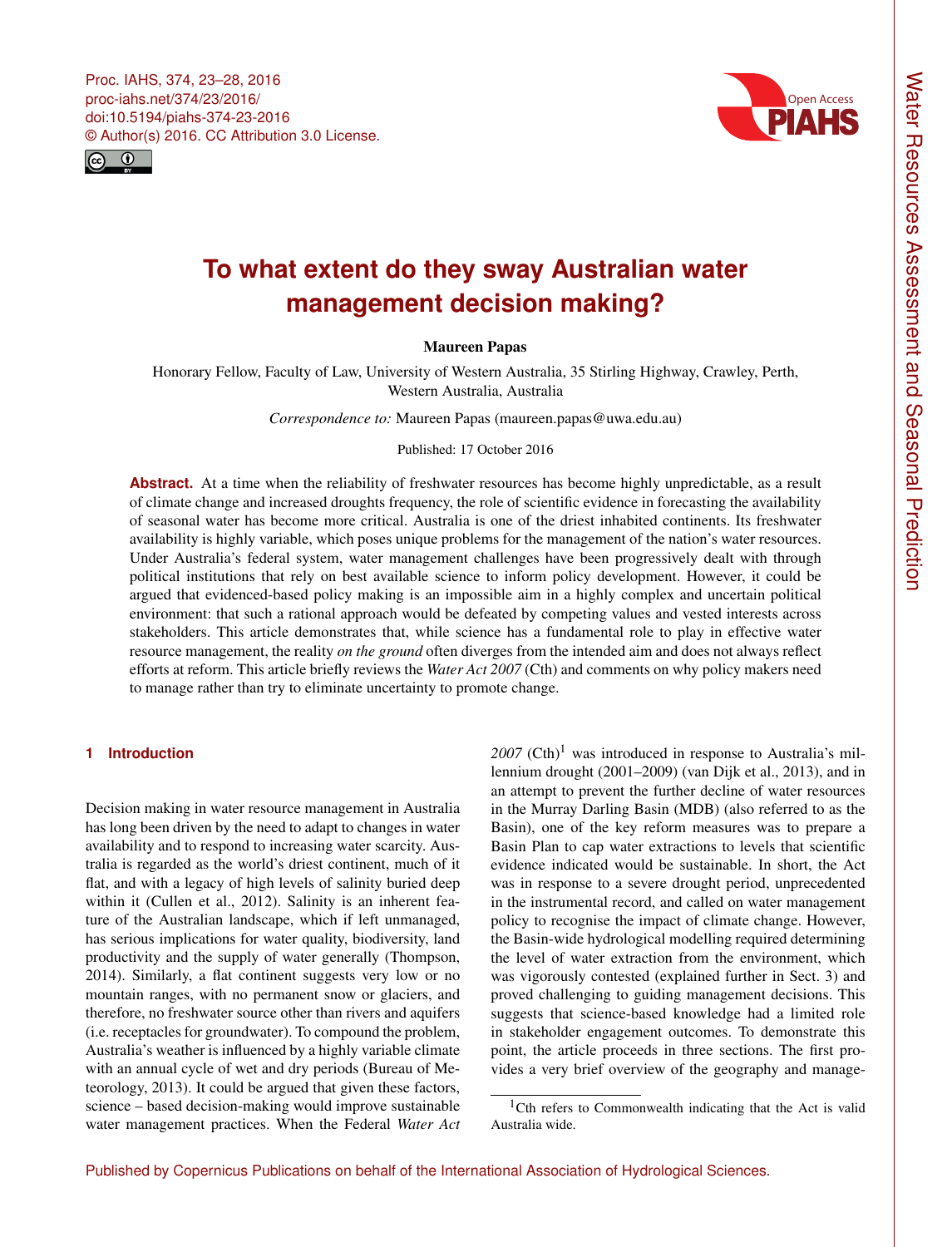ment framework in the MDB, the second section critically evaluates a key objective of the *Water Act 2007*. The final section explores the role of science in policy formulation and its effect on decision making relating to water resources more generally. This article concludes that although science is key to policy formulation, it is not in itself sufficient to reconcile competing stakeholder interests or to decide which objectives should be achieved and at what cost.

# **2 Background overview: brief geography and governance of the MDB**

Located in south eastern Australia, the MDB is considered one of the flattest catchments in the world largely comprised of vast low-lying dry plains (Murray-Darling Basin Authority, 2012a). Although the MDB average annual rainfall supplies is in excess of 530 000 GL of freshwater, 90 % evaporates or transpires back into the atmosphere, leaving less than 10 % to drain as run off into rivers, lakes, streams and into groundwater aquifers (MDBA, 2012b). Despite these challenges, the MDB is Australia's agricultural heartland, producing one-third of the nation's food supply. It also plays an important role in ecological diversity and supports a wide range of animals, plants and ecosystems. The MDB covers an area of more that one million square kilometres (about 14 % of Australia's land mass) (MDBA, 2012c) and spans four states (Queensland, New South Wales, Victoria and South Australia) and the Australian Capital Territory. Good governance and reliable seasonal predictions of water availability for effective use of water is paramount for the MDB.

Historically, a co-operative framework governed water sharing in the MDB (whereby states and Commonwealth governments had to reach consensus, to manage the Basin resources), rather than a constitutional framework to ensure a right of supply (Connell and Grafton, 2011). This co-operative framework was fundamental and crucial to the MDB because it required federal and state governments to agree on an overall plan, with each jurisdiction responsible for its implementation (Connell, 2007). Yet, in the last twenty years, concerns about over-allocated water and the continuing decline of water resources in the river system remains a serious issue, severely affecting not just environment quality but also the security of water entitlements for consumptive users (Scanlon, 2006; Papas, 2007; Connell, 2011). These problems have arisen despite a number of management programmes and joint initiatives between states and the Commonwealth – namely, the National Water Initiative and the Living Murray – that had been implemented expressly to address the highly variable water conditions that characterise the MDB (Papas, 2007, p. 90). These reforms were implemented to ensure the ecological system is restored to good health and retains an optimum level of productivity. However, for these measures to work effectively, inter-jurisdictional arrangements require that each government maintain a shared responsibility as to how the water is managed and allocated (Papas, 2007). This is especially true of Australia's federal system of government, because primary responsibility for water and environmental management rests with state governments (Kildea and Williams, 2010).

Australia's most recent water reform, the Water Act 2007, was introduced in the context of the most devastating drought in recorded history (Skinner and Langford, 2013, p. 871). The reform occurred within an existing mix of institutional arrangements, which inherently suggests that reforms have to adapt to a set of constraints (Skinner and Langford, 2013, p. 872). Yet, the principles of governance that underpin the *Water Act 2007*, marked a renewed approach to environmental protection and the way scientific knowledge was used to arbitrate the final outcome. Some of the issues are explored below.

# **3 A new governance framework: the Water Act 2007**

The *Water Act 2007* established a new governance structure, whereby the MDB was brought under Commonwealth management for the first time since Federation (Kildea and Williams, 2011). The passing of the Act represented a widespread consensus that ongoing unsustainable levels of water extractions in the Basin needed to be seriously tackled through a central statutory planning process that could provide clear guidance in the matter (Fisher et al., 2010). In effect, the Act imposes a national interest in the management of the MDB system, rather than leaving its management at the state level.

The Act also established an independent Murray–Darling Basin Authority (MDBA), an agency of the federal government, to prepare a Basin Plan (MDBA, 2007). The aim of this Basin Plan was to apply best available science to define an environmentally sustainable level of take and to reduce over-allocated water entitlements that threatened water security (Skinner and Langford, 2013). That is, the Basin Plan was to set enforceable limits on the quantity of water (both surface and groundwater) – known as sustainable diversion limits (SDLs) – that could be extracted from the Basin as a whole, without compromising key environmental assets and ecosystem functions. This is the amount of water, expressed as the long-term average annual volume, that may be taken from a given river or aquifer (Hamstead and O'Keefe, 2008). These limits are central to the Basin Plan in securing the long-term health of the MDB, and come into effect in 2019 (MDBA, 2014).

Hydrologic modelling was used to determine SDL across the Basin (MDBA, 2012a). However, the diversion limits that were initially proposed were systematically contested and provoked considerable community anger. Some academics argue that one of the main issues to provoke strong opposition from water users was whether in developing the Basin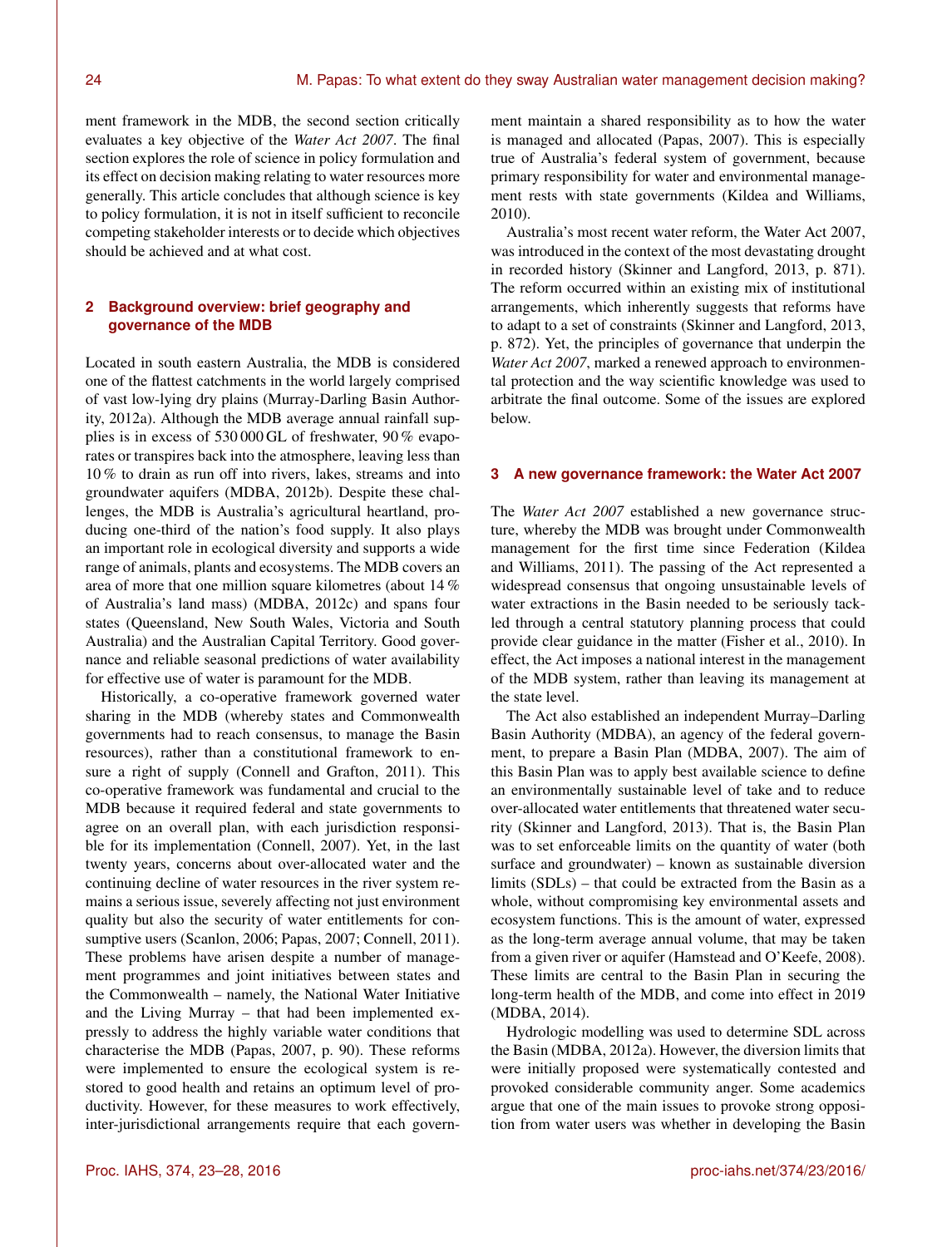Plan, the MDBA was prepared to give future environmental considerations precedence over current social and economic factors (Kildea and Williams, 2011). Their concerns were valid given that in previous decades, water needs for the environment and for irrigation were often treated as mutually exclusive, and served the political purposes of particular interest groups (e.g. Musgrave, 2008; Skinner and Langford, 2013, p. 890). Similarly, the distinctive "battle line" between irrigators and regulators to engage farmers with water regulation was fundamentally weak; the decision–making process was fraught and highly politicised, and this resulted in little progress (Holley and Sinclair, 2012; Doremus and Tarlock, 2008). Consequently, some academics have questioned the reliance of scientific evidence to best inform water resources regulation and facilitate management decision making about socio-economic effects (Liu et al., 2008). Others maintain that given the prevalence of the role of modelling in natural resources and environmental regulation in other countries, policy makers should engage critically with these scientific tools and not neglect their effect as the realm of scientific expertise (Fisher et al., 2010).

# 3.1 The role of science

Science is considered an essential discipline used to promote policy formulation and political decision making (Davis et al., 2015, p. 1). As Frewer and Salter (2002, p. 138) explain, the role of science as an aid to policy development and to guide complex decision making is based on two assumptions:

... first, that the advice and, in particular, its predictive content is accurate and, second, that the public sees the advice as authoritative and the decisions and policy flowing from that advise as legitimate.

Despite this, it could be argued that the context in which specialist advice is sought, plays a role in the interpretation of scientific knowledge. As we saw above, science was used to frame the objectives of the SDLs, and thus to formulate policy. However, there was considerable reluctance from particular interest groups to comply with the proposed limits. Their reluctance, besides their concerns about the primacy the Water Act gives environmental needs in decision making (e.g. Godden, 2011), also stemmed from their expressed concern about the MDBA's failure to engage local experts in the hydrological modelling content of the Basin Plan (Parliament of the Commonwealth of Australia, 2011). Pileke (2007) argues that this undermined both the reputation of scientific knowledge to guide policy development and its effectiveness as a regulatory tool to inform decision making. In contrast, other commentators suggest that complex public policy problems, including those faced by catchment water managers, must be made in the best interest of the public, which represents a broad cross-section of views and opinions (Heazle, 2010, p. 6; Skinner and Langford, 2013, p. 873). In this context,

while scientific advice was desirable, it remained subsidiary to community participation in decision making.

Another issue worth considering when seeking scientific advice is the notion of uncertainty. Some observers assert that scientists use statements of uncertainty to characterise information that is by nature never "black and white", or to indicate what they do not yet know (Gibbs et al., 2013). In short, uncertainty is normal in scientific research (Gibbs et al., 2013). However, it could be argued that uncertainty has an adverse impact on complex decision making. For example, uncertainty can play a key role when policy makers attempt to justify one policy over another, particularly when both the level of uncertainty and the political stakes are high (Heazle, 2010, p. 135). Heazle (2010, p. 135) notes that uncertainty strips our ability to proclaim the best course of action on the basis of evidenced-based knowledge alone, while simultaneously granting license to speculate on various policy alternatives for those seeking to frame policy issues. Scientific findings are not exact. Therefore, policy makers like to draw their decisions based on various scenarios (or findings) to guide their policy options. Still, this suggests that the scope for scientific uncertainty is a valid factor that influences decision making. Similarly, Skinner and Langford (2013, p. 888) believes that the effect on constituents, ideological perspective and socio-economic implications also actively contribute to what happens on the ground.

More recently, predictions by Australia's Bureau of Meteorology (BoM) of a "substantial" El Niño event in 2015 for the first time in five years (BoM, 2015) points to the need to adapt to worsening conditions. El Niño periods in Australia are generally associated with warmer temperatures across much of the country, below average rainfall and higher risk of bush fires (The Guardian, 2015). Under such extreme forecasts, the reliability of seasonal water is likely to be even less predictable, further undermining efforts to manage water resources sustainably.

#### 3.2 The way forward

The Basin Plan, which received final approval from Australia's Federal Minister in 2012, allows the MDBA to amend SDLs up or down within defined parameters (see *Water Act 2007* (s23a) through the SDL mechanisms by 2015 (Murray-Darling Basin Authority, 2015). These mechanisms were implemented to ensure sufficient flexibility in adapting to Australia's highly variable weather conditions and were based on best available scientific knowledge in the context of climate change (Murray-Darling Basin Authority, 2015). This suggests that the potential effect of climate change in the reduction of precipitations and run offs (overland flow) are considered in government policy. However, Pittock (2013) argues that the 2012 Basin Plan makes no specific provision for managing the risks posed by climate change, which raises important questions in terms of compliance and regulatory decision making, by both water users and their community.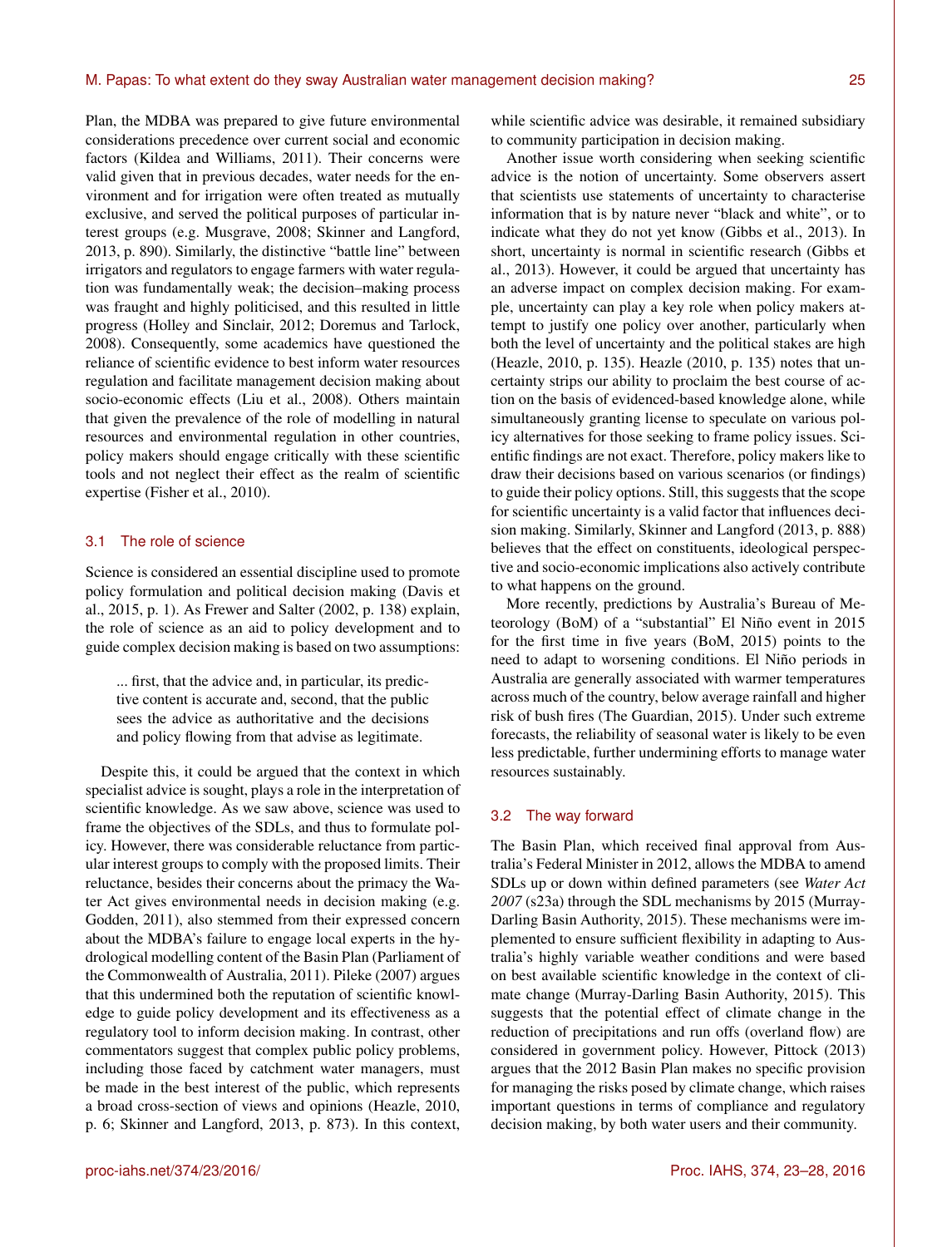The *Water Act 2007* (s22, item 8) states that the Basin Plan must include a mechanism for determining whether there has been compliance with SDLs but provides no clear requirements about the methods the MDBA must adopt to include this mechanism (Environment Defenders Office, 2012). Basin state governments are required to implement the SDLs through their own water resources management plans, which typically operate at the scale of river catchment (Foerster, 2014, p. 264). Therefore, it is reasonable to assume, that a lack of clear guidelines for compliance means that water users may choose to exceed their limits, which would compromise the sustainability of water extractions across the Basin and its states (particularly downstream users) (Gardner et al., 2014, p. 4; see also Holley and Sinclair, 2012, p. 179). Further, the MDBA expounds on its adaptive management approach to addressing the effects of climate change on water resources, but does not suggest that adaptive responses may require a reduction of water entitlements (Gardner et al., 2014, p. 4).

In dry periods, it is conceivable that the attitudes of water users and the community to further reducing their entitlements may well result in wilful non-compliance with the SDLs, and a lack of cooperation. Indeed, governments have been found to struggle to provide an effective and comprehensive compliance and enforcement regime for water (Holley and Sinclair, 2012, p. 149). In addition, the national policy in relation to the risks and costs of future reductions in water entitlements is currently assigned to water-entitlement holders, which means that a reductions of water availability as a result of climate change will not be compensated by the Australian Government (Gardner et al., 2014, p. 5). Gardner argues that this policy is significantly unjust, and suggests that economic and environmental losses from reduced water entitlements could be calculated in pecuniary terms, for the purpose of determining compensation to water holders who suffer such losses (Gardner et al., 2014, p. 5). Nonetheless, the Australian Government has demonstrated some level of engagement with and commitment to enforcing standards, with the introduction of the *National Framework for Compliance and Enforcement Systems for Water Resource Management* in 2012 (Department of the Environment, 2012). This initiative creates a prospect for a great deal of improvement in water management in Australia, and it might be necessary to enforce compliance through financial concessions or more stringent enforcement mechanisms (or both) to promote change.

This discussion leads to a question about the long-term implications for scientific research generally and best science advice more specifically. It points to two major issues: first, while science-based knowledge can provide best available hydrological modelling, and the most accurate data, there are clearly inconsistencies between efforts at reform and on-theground outcomes when mechanisms to monitor compliance are poorly enforced. These inconsistencies are a major concern given that the Basin Plan outlines legally binding extraction limits on all Basin states, and that ultimately, the effectiveness of these overarching SDLs is vital to the management regime of the MDB under the Federal Government. Secondly, the former Prime Minister Tony Abbott's<sup>2</sup> decision not to have a dedicated science minister in his government, until a recent cabinet reshuffle, raises an important question about the Coalition Government's attitude to the discipline of science (The Guardian, 2013). Similarly, the 2014-15 cuts in the Federal Budget to science programs and research grants has left many observers deeply concerned about Australia's future prosperity in the sciences (Australian Academic of Science,  $2014$ <sup>3</sup>.

At a time when changing weather patterns due to climate change are predicted to affect the hydrological cycle across various regions more than ever, it is important to recognise the value of research efforts that provide the scientific knowledge necessary to drive future preparedness. Australia is about to face the adverse impacts of another El Niño event, which will be compounded by the effects of climate change. In this context, the federal government of Australia should take the long-term view that policy informed by science-based knowledge must transcend both political lines and stakeholders' interests. A good first step in this direction would be to bring science under a single responsible minister and the policy impetus to encourage science to do what it does best – that is, develop sound methodologies for water resource assessments to inform sustainable water management practices.

## **4 Conclusions**

The role of science in policy making demonstrates that specialist knowledge may or may not influence complex decision making. Despite the idea that governments and organisations across the world consider evidence-based policy a key factor to making sound policy, the reality tends to fall short of this idea. This article has demonstrated that the treatment of uncertainty in specialist advice largely determines how well the advice fits with, or contradicts the policy goals dominated by the political and stakeholder interests. In Australia, as elsewhere, the role of science remains vital in formulating the evidence and forecasting necessary to prepare against unprecedented changes to our climate and our water ways. More than ever, water managers and decision makers need to be well informed about the consequences of poor policy implementation and the dangers of climate change on

<sup>2</sup>The Coalition Government led by the Prime Minister Tony Abbott was ousted in a dramatic party coup on 14 September 2015. Malcolm Turnbull won the prime ministership from Tony Abbott and has been sworn in as Australia's new Prime Minister.

<sup>&</sup>lt;sup>3</sup>Prime Minister Malcolm Turnbull recently announced that science will have a more predominant role in his government (see Department of Industry, Innovation and Science [http://www.industry.](http://www.industry.gov.au/science/Pages/default.aspx) [gov.au/science/Pages/default.aspx\)](http://www.industry.gov.au/science/Pages/default.aspx).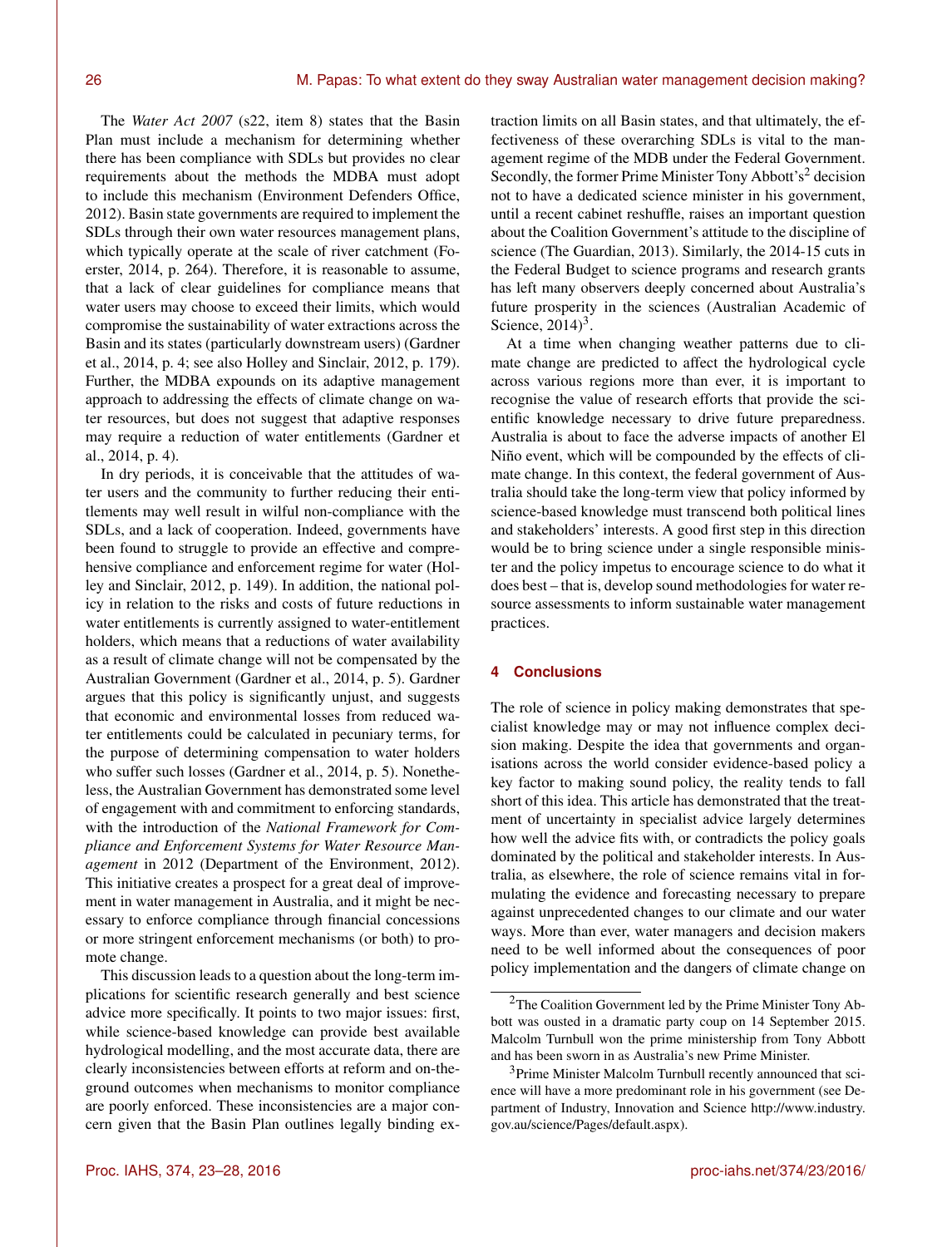water resources. The prospect of an El Niño event in Australia suggests that the future of water management will need to adapt to highly variable seasonal precipitations. Science can help prepare for such anticipated changes but decision makers have to be motivated to act accordingly.

**Acknowledgements.** Some elements of this article where first developed in one of the papers' prepared by the author, as part of a PhD by publication, Macquarie University, Sydney, Australia. The author would like to thank the German Federal Institute of Hydrology (BfG) and the International Centre for Water Resources and Global Change for the opportunity to present. The author would like to also acknowledge UNESCO's financial support towards her attendance to the conference in Koblenz, Germany (no. 4500282573).

## **References**

- Australian Academy of Science: 2014-15 Federal Budget Analysis of Measures Relating to Science, Research and Innovation, From the Australian Academy of Science, [https://www.science.org.au/files/userfiles/support/submissions/](https://www.science.org.au/files/userfiles/support/submissions/2014/2014-15-federal-budget-initial-analysis.pdf) [2014/2014-15-federal-budget-initial-analysis.pdf,](https://www.science.org.au/files/userfiles/support/submissions/2014/2014-15-federal-budget-initial-analysis.pdf) 2014.
- BoM: Mature El Nino in the Tropical Pacific Region, [http://www.](http://www.bom.gov.au/climate/enso/#tabs=Overview) [bom.gov.au/climate/enso/#tabs=Overview,](http://www.bom.gov.au/climate/enso/#tabs=Overview) 2015.
- Bureau of Meteorology (BoM): Australian Water Resources: Assessment 2012, [http://www.bom.gov.au/water/awra/2012/](http://www.bom.gov.au/water/awra/2012/documents/summary-hr.pdf) [documents/summary-hr.pdf](http://www.bom.gov.au/water/awra/2012/documents/summary-hr.pdf) (last access: 1 August 2016), 2013.
- Connell, D.: Water Politics in the Murray-Darling Basin, The Federation Press, Sydney, 2007.
- Connell, D. and Grafton, Q. R.: Water Reform in the Murray-Darling Basin, Water Resour. Res., 47, W00G03, doi[:10.1029/2010WR009820,](http://dx.doi.org/10.1029/2010WR009820) 2011.
- Cullen, P., Flannery, T., Harding, R., Morton, S., Possingham, H., Saunders, D., Thom, B., Williams, J., Young, M., Cosier, P., and Boully, L: Blueprint for a Living Continent: A Way Forward from the Wentworth Group of Concerned Scientists (1 November 2002), [http://wentworthgroup.org/publications/,](http://wentworthgroup.org/publications/) 2012.
- Davis, K. E., Kingsbury, B., and Merry, S. E.: The Local-Global Life of Indicators: Law, Power, and Resistance, in: The Quiet Power of Indicators: Measuring Governance, Corruption and the Rule of Law, Cambridge Studies in Law and Society, edited by: Merry, S. E., Davies, K. E., and Kingsbury, B., CUP, 2015.
- Doremus, H. and Tarlock, A. D.: Water War in the Klamath Basin: Macho Law Combat Biology and Dirty Politics, Island Press, Washington, DC, 2008.
- Environment Defenders Office: Legal analysis of the Proposed Murray-Darling Basin Plan, Environment Defenders office (Victoria), [https://envirojustice.org.au/downloads/files/law\\_](https://envirojustice.org.au/downloads/files/law_reform/EDO_legal_analysis_of_draft_MD_Basin_Plan.pdf) [reform/EDO\\_legal\\_analysis\\_of\\_draft\\_MD\\_Basin\\_Plan.pdf](https://envirojustice.org.au/downloads/files/law_reform/EDO_legal_analysis_of_draft_MD_Basin_Plan.pdf) (last access: 1 August 2016), 2012.
- Fisher, E., Pascual, P., and Wagner, W: Understanding environmental models in their legal and regulatory context, J. Environ. Law, 22, p. 251, 2010.
- Foerster, A: Water law: adapting to climate change in South-eastern Australia, in: Water and the Law: Towards Sustainability, edited by: Kidd, M., Feris, L., Forombo, T., and Iza, A., The IUCN Academy of Environmental Law, Edward Elgar Publishing Limited, 2014.
- Frewer, L. and Salter, B.: Public attitudes, scientific advice and the politics of regulatory policy: The case of BSE, Science and Public Policy, 29, p. 138, 2002.
- Gardner, A., Blaskers, R., and Hartley, M.: Legal Scenarios for Integrated Modelling, Australasian Journal of Natural Resources Policy and Law, 17, p. 4, 2014.
- Gibbs, P., Hanlon, M., Hardaker, P., Hawkins, E., McDonald, A., Maskell, K., Mayfield, H., Mclean, A., Morris, E., Mylne, K., Naylor, M., Palmer, T., Rawlins, M., Royse, K., Smith, L., So, E., Spielgelhalter, D., Stainforth, D., Stewart, I., Tyler, C., De Fotch, F., Brown T., and Innocent, T.: Making Sense of Uncertainty: Why uncertainty is part of science, Sense about Science, p. 3, London, UK, available at: [http://www.senseaboutscience.org/data/files/resources/](http://www.senseaboutscience.org/data/files/resources/127/SAS012_MSU_reprint_compressed.pdf) [127/SAS012\\_MSU\\_reprint\\_compressed.pdf,](http://www.senseaboutscience.org/data/files/resources/127/SAS012_MSU_reprint_compressed.pdf) 2013.
- Godden, L.: Submission to the Inquiry into the Provisions of the *Water Act 2007.* The Senate Standing Committee on Legal and Constitutional Affairs, Canberra, Australia, 2011.
- Hamstead, M., Baldwin, C., and O'Keefe, V.: Water Allocation Planning in Australia – current practices and lessons learned Waterlines No 6, National Water Commission, Canberra, [http://archive.nwc.gov.au/\\_\\_data/assets/pdf\\_file/0011/](http://archive.nwc.gov.au/__data/assets/pdf_file/0011/11018/Waterlines_no_6.pdf) [11018/Waterlines\\_no\\_6.pdf,](http://archive.nwc.gov.au/__data/assets/pdf_file/0011/11018/Waterlines_no_6.pdf) 2008.
- Heazle, M.: Uncertainty in Policy Making: Values and Evidence in Complex Decisions, Earthscan, 2010.
- Holley, C. and Sinclair, D.: Compliance and enforcement of water licenses in NSW: Limitations in law, policy and Institutions, Australasian Journal of Natural Resources Policy and Law, 15, 149–189, 2012.
- Kildea, P. and Williams, G.: The Constitution and the management of water in Australia's rivers, Sydney Law Review, 32, 595–616, 2010.
- Kildea, P. and Williams, G.: Journal Excerpt: The Water Act and the Murray-Darling Basin Plan, Public Law Review, 9, 2011.
- Liu, Y., Gupta, H., Springer, E., and Wagener, T.: Linking science with environmental decision making: Experiences from an integrated modelling approach to supporting sustainable water resources management, Environ. Model. Softw., 23, 846–858, 2008.
- Murray-Darling Basin Authority (MDBA): The Water Act, [http://](http://www.mdba.gov.au/about-us/governance/water-act) [www.mdba.gov.au/about-us/governance/water-act](http://www.mdba.gov.au/about-us/governance/water-act) (last access: 1 August 2016), 2007.
- Murray-Darling Basin Authority (MDBA): Hydrological modelling, [http://www.mdba.gov.au/managing-water/](http://www.mdba.gov.au/managing-water/hydrological-modelling) [hydrological-modelling](http://www.mdba.gov.au/managing-water/hydrological-modelling) (last access: 1 August 2016), 2012a.
- Murray-Darling Basin Authority (MDBA): About the Basin, [http://www.mdba.gov.au/sites/default/files/archived/proposed/](http://www.mdba.gov.au/sites/default/files/archived/proposed/Hydro_Modelling_Report.pdf) [Hydro\\_Modelling\\_Report.pdf](http://www.mdba.gov.au/sites/default/files/archived/proposed/Hydro_Modelling_Report.pdf) (last access: 1 August 2016), 2012b.
- Murray-Darling Basin Authority (MDBA): SDL Adjustment Ecological Elements Methods Development Report Review of Final Project Report by the Independent Review Panel, [http://www.mdba.gov.au/publications/independent-reports/sdl](http://www.mdba.gov.au/publications/independent-reports/sdl-adjustment-ecological-elements-method-development-report-review)[adjustment-ecological-elements-method-development-report](http://www.mdba.gov.au/publications/independent-reports/sdl-adjustment-ecological-elements-method-development-report-review)[review](http://www.mdba.gov.au/publications/independent-reports/sdl-adjustment-ecological-elements-method-development-report-review) (last accessed: 1 August 2016), 2014.
- Murray-Darling Basin Authority (MDBA): Geography, [http://www.](http://www.mdba.gov.au/discover-basin/landscape/geography) [mdba.gov.au/discover-basin/landscape/geography](http://www.mdba.gov.au/discover-basin/landscape/geography) (last accessed 1 August 2016), 2012c.